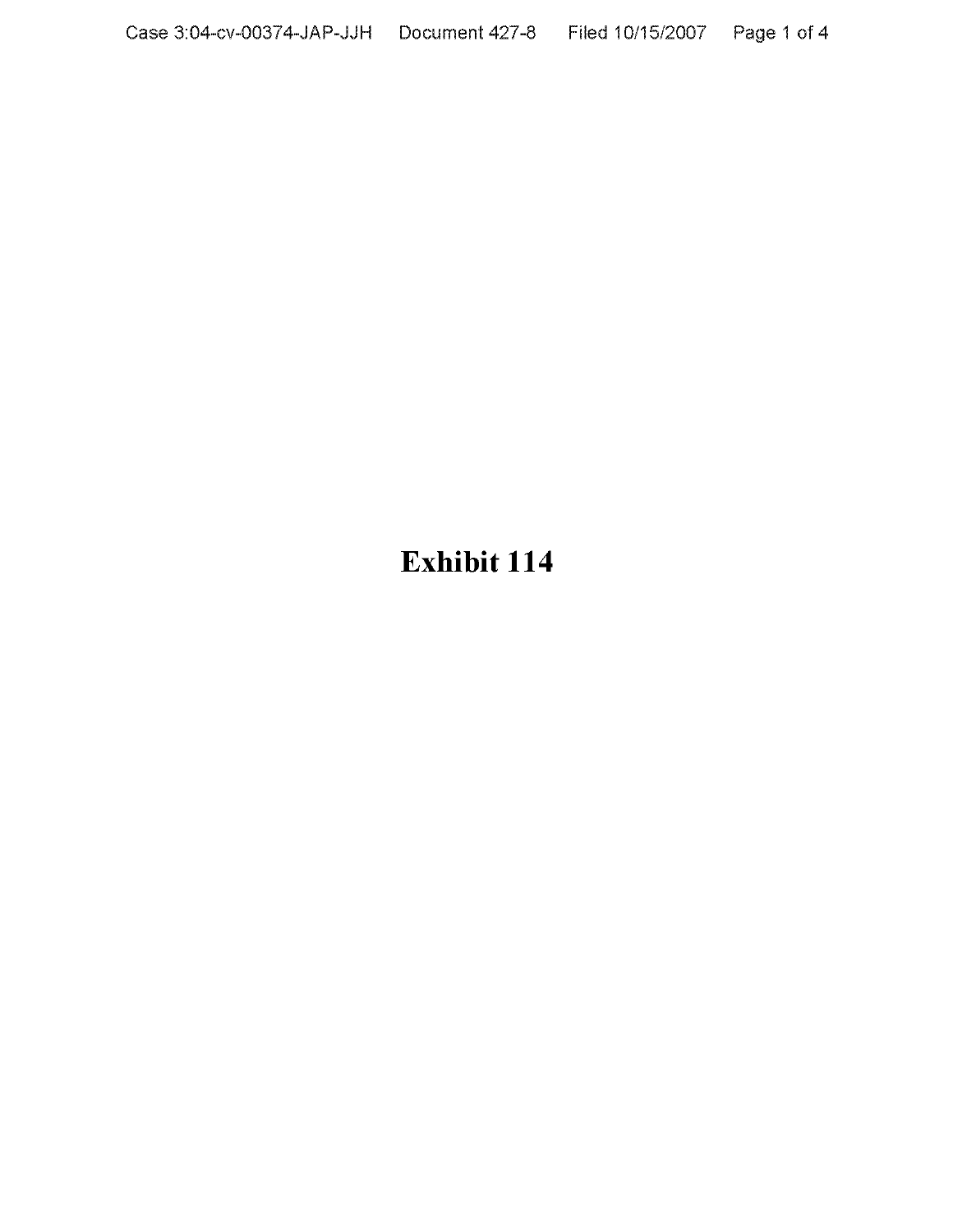From: To: cc: BCC: **Sent Date:** Received Date: Subject: Attachments: Hines. Ian IM SIEP·EPT-DE lnglis, Robert RB SIEP-SDAN·AM; Simon. Grigore GSIEP-SDAN· AM Newberry, Derek D SIEP·EPT-DE 2000-10·30 15:54:54.000 2000-10-3015:54:54.000 RE: Angola - Reserves LE 3QOO

## Rob,

We really need to discuss this very urgently - this note suggest a continued disconnect and paints a very optimistic picture on volumes which it is unlikely that we will be able to support. We are stili formulating our approach to the reserves booking which will need to be based upon P85 volumetrics. I will send you the draft separately. We did not send this earlier because It still does not have internal endorsement but gives an indication of the disconnect described above. However, we will be meeting with the Groups reserves booking auditor on Friday. prior to finalising our approach which we will then share formally with yourselves once our management support the approach. In the interim please view this as work in progress.

lan Hines Development Planning Shell Daepwater Services Woodcreek, Rm 2462, Houston Tel: 281 544 2281 Fax: 281 544 2269

-Original Message-From: Inglis, Robert RB SIEP-SOAN-AM Sent: Monday, October 30,2000 2:11 AM To: Hines, lan IM SIEP-EPT-DE Subject: FW: Angola - Reserves LE 3Qoo Importance: High

lan,

Thought you should see this although it may be passed to you by Matthias. Please do not pass this copy on.

Regards,

**EXHIBIT** 11-{ *• ;ne51:J-*

CONFIDENTIAL

SMJ00038870

912510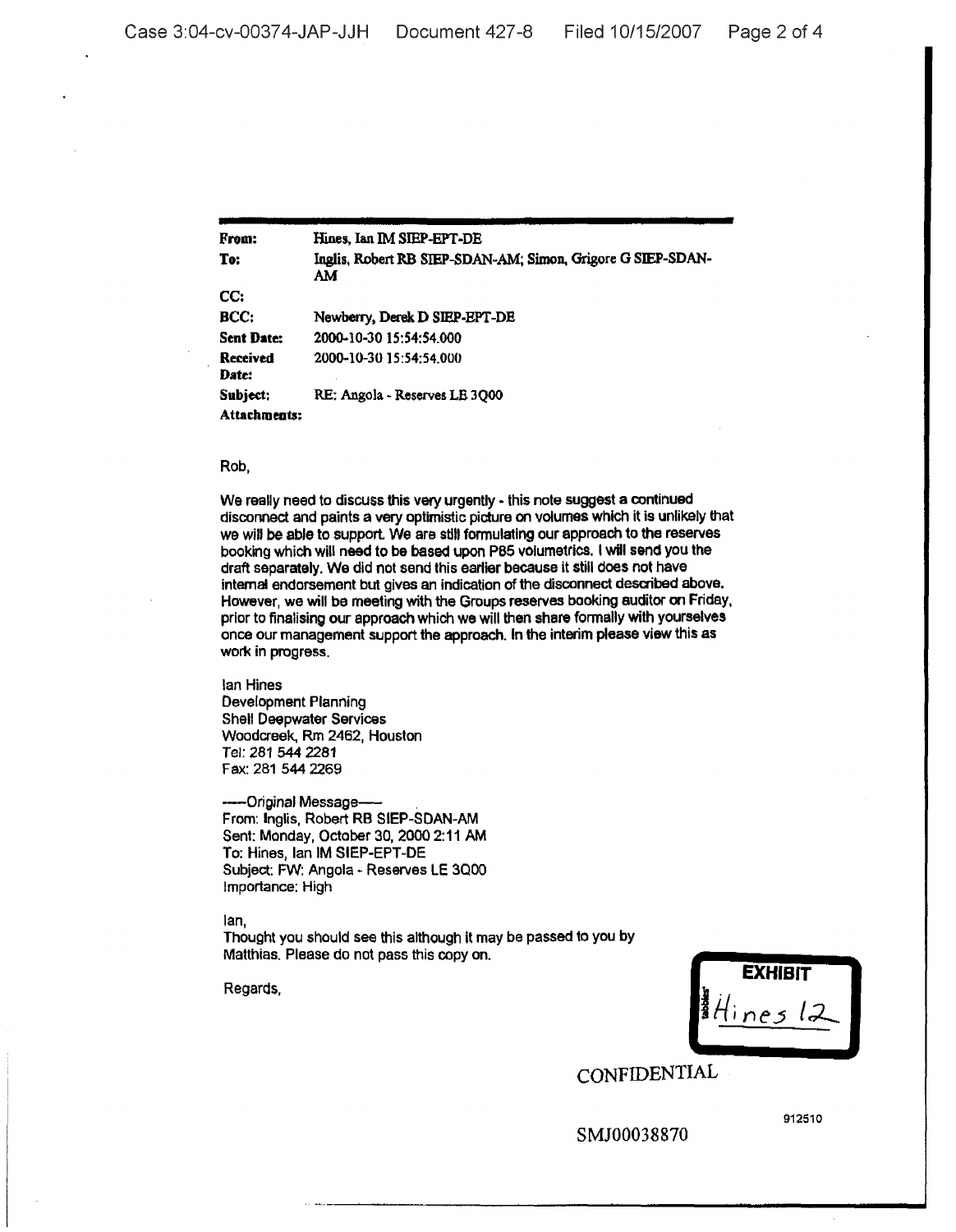Rob

-Original Message-- From: ROTHERMUND, H.C. Sent: Sunday, October 29, 2000 5:27 PM To: BICHSEL, MATTHIAS M. /SIEP / EPT-D / 777264 Cc: LOVELOCK, 5.; Simon. Grigore G.; PARRY, G.; Aalbers. Remco R.D.; Warren, Tim T.N. /SIEP /EPT; MINDERHOUD, M. /SEPI /EPG Subject: Angola - Reserves LE 3Qoo

#### Matthias,

Below please find a good summary by Sue Lovelock and Remoo Aalbers on the reserves situation in Angola. As mentioned to you on earlier occasions, there is a critical need for EP to be in a position to book these reserves in 2000. SOS plays a key role in this. Grateful you keep very close to this.

Regards Heinz

## -----Original Message-

From: Aalbers, Remco R.D. Sent: 27 October 2000 17:27 To: ROTHERMUND, H.C. Cc: lOVELOCK, 5.; Simon, Grigore G.; PARRY, G. Subject: Angola - Reserves LE 3QOO

Heinz,

Understand from Sue that you would like to get an update on the Angola reserves position. She had to leave before the numbers were finalised so she asked me to send this. Regards,

Remco

-----~------- ------------- Proved Reserves lE - <sup>293</sup> mln bbl

This number is LE Shell PSC entitlement for the first hub (Plutonio/Galio/PaladiolCromio/Cobalto).

Plutonio estimates are under downward pressure as technical evaluation continues in Houston, in this case static modeling. Revision here may drop proved reserves to 265 mln bbl (being challenged). There is still some additional upside for Cobalto (if no gas is encountered) of 30 mln bbl, the well is currently being drilled, resulting in an upward range for proved reserves of 295 mln bbl. LE is still achievable. Booking of any reserves is based on commerciality and here team is making progress. Positive NPV looks possible, (allhough peer review in

CONFIDENTIAL

912510

SMJ00038871